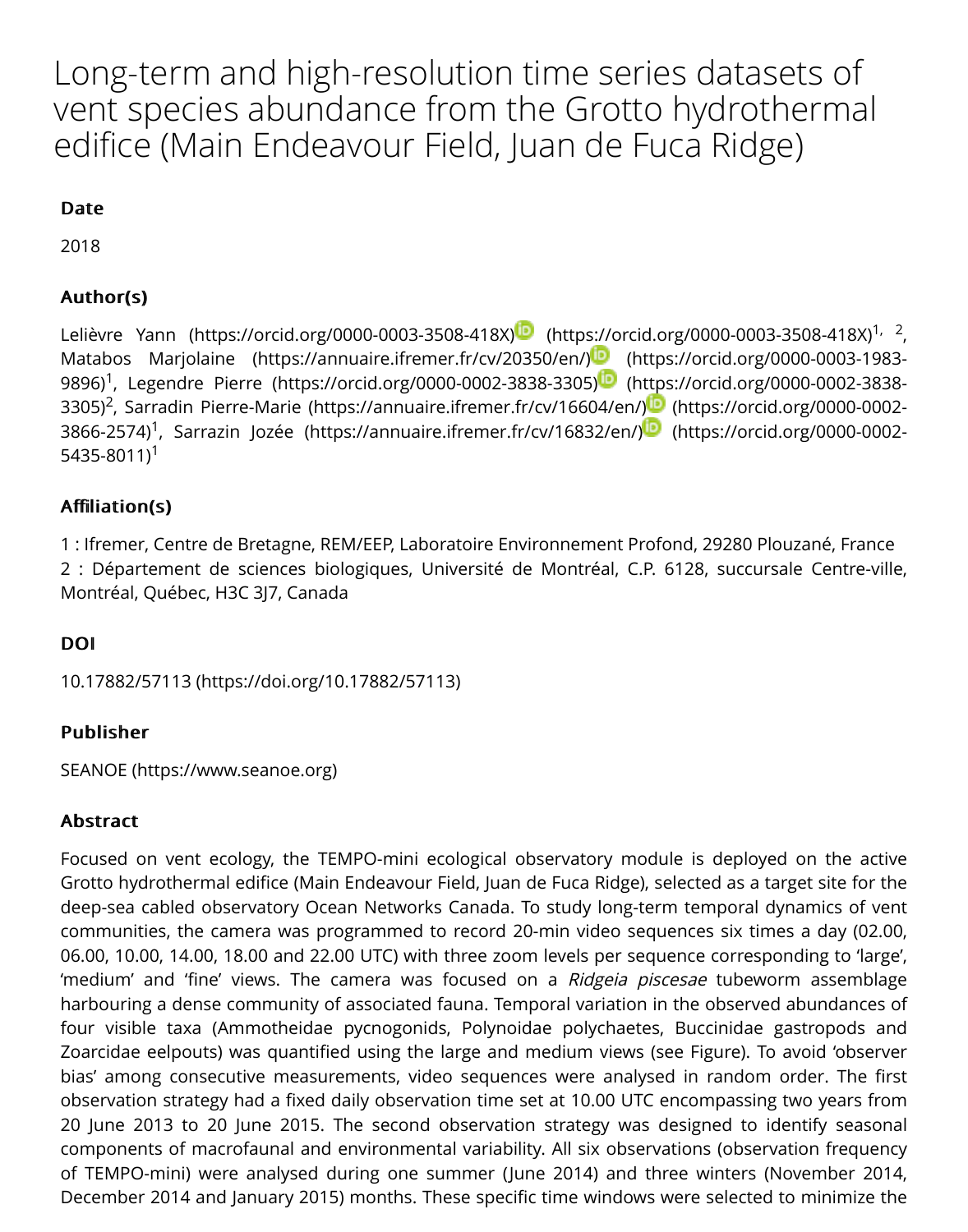

| $\sim$ , and $\sim$                                                                                |
|----------------------------------------------------------------------------------------------------|
| <b>Data</b>                                                                                        |
| <b>File</b>                                                                                        |
| <b>Size</b>                                                                                        |
| Format                                                                                             |
| <b>Processing</b>                                                                                  |
| <b>Access</b>                                                                                      |
| Abundance VentSpecies TwoYears 1obs/day<br>(http://www.seanoe.org/data/00459/57113/data/59031.csv) |
| <b>18 KB</b>                                                                                       |
| CSV (https://en.wikipedia.org/wiki/Comma-separated_values)                                         |
| Quality controlled data                                                                            |
| Open access                                                                                        |
| Abundance VentSpecies June2014 6obs/day<br>(http://www.seanoe.org/data/00459/57113/data/59036.csv) |
| 4 KB                                                                                               |
| CSV (https://en.wikipedia.org/wiki/Comma-separated_values)                                         |
| Quality controlled data                                                                            |
| Open access                                                                                        |

[Abundance VentSpecies November2014 6obs/day](https://en.wikipedia.org/wiki/Comma-separated_values) (http://www.seanoe.org/data/00459/57113/data/59037.csv)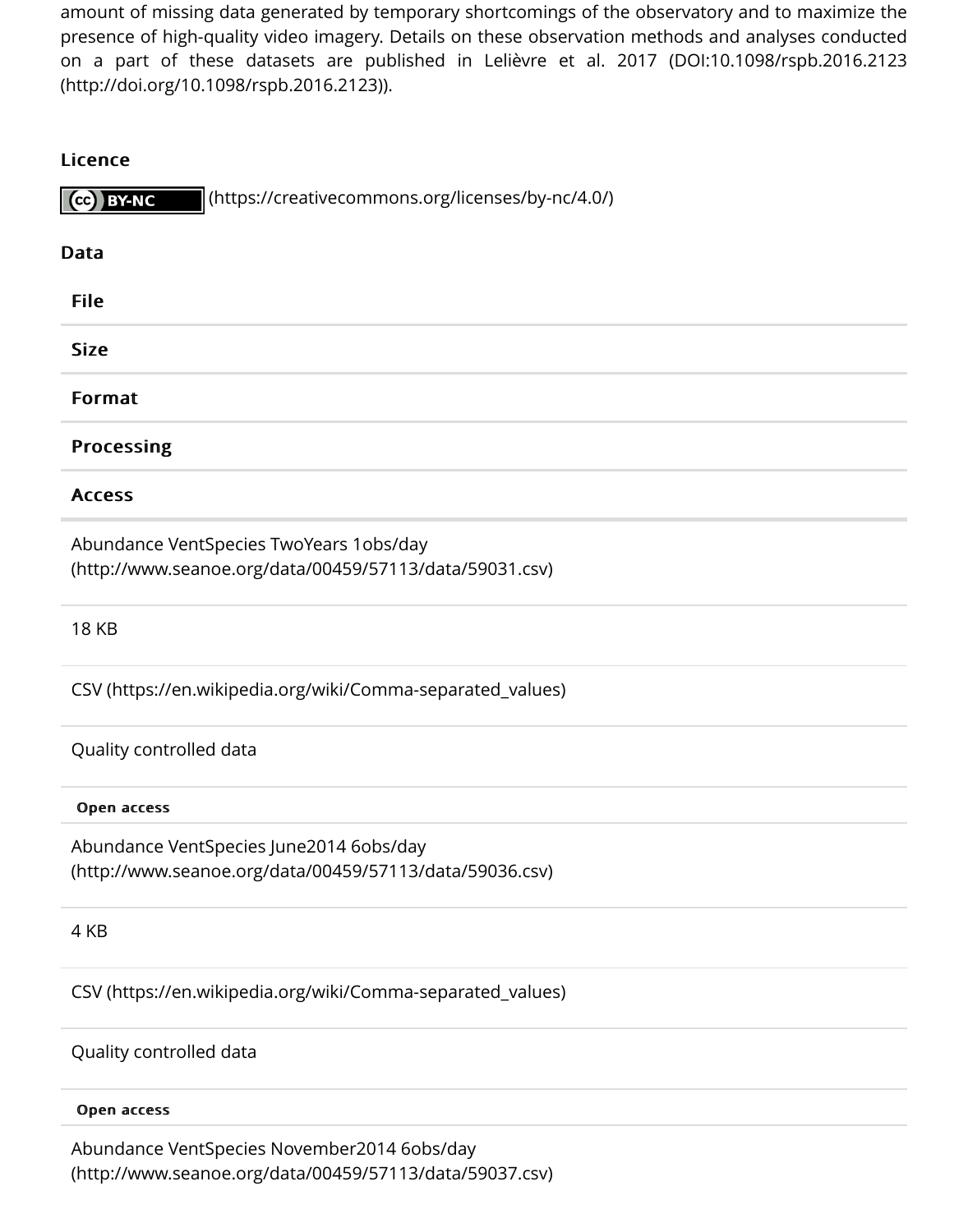#### Open access

[Abundance VentSpecies December2014 6obs/day](https://en.wikipedia.org/wiki/Comma-separated_values) (http://www.seanoe.org/data/00459/57113/data/59038.csv)

4 KB

CSV (https://en.wikipedia.org/wiki/Comma-separated\_values)

[Quality controlled data](http://www.seanoe.org/data/00459/57113/data/59038.csv)

Open access

[Abundance VentSpecies January2015 6obs/day](https://en.wikipedia.org/wiki/Comma-separated_values) (http://www.seanoe.org/data/00459/57113/data/59039.csv)

4 KB

CSV (https://en.wikipedia.org/wiki/Comma-separated\_values)

[Quality controlled data](http://www.seanoe.org/data/00459/57113/data/59039.csv)

Open access

# How to cite  $\bigoplus$  (javaScript:void(0);)

Lelièvre Yann, Matabos Marjolaine, Legendre Pierre, Sarradin Pierre-Marie, Sarrazin Jozée (2018). Long-term and high-resolution time series datasets of vent species abundance from the Grotto hydrothermal edifice (Main Endeavou Field, Juan de Fuca Ridge). SEANOE. https://doi.org/10.17882/57113 (https://doi.org/10.17[882/57113\)](javascript:void(0);)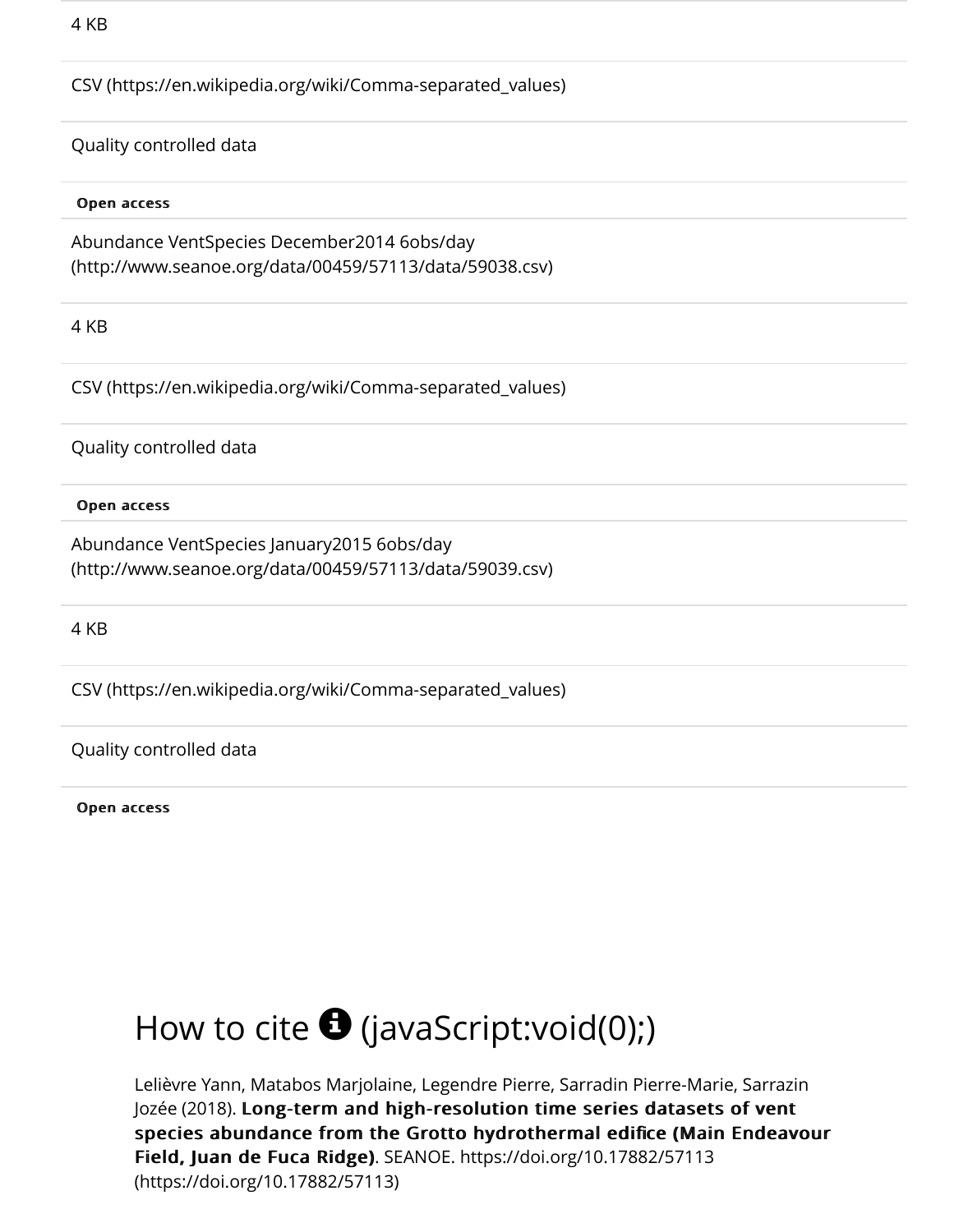Proceedings Of The Royal Society B-biological Sciences, 284(1852), 20162123 (1-10). Publisher's official version : https://doi.org/10.1098/rspb.2016.2123 (https://doi.org/10.1098/rspb.2016.2123) , Open Access version : https://archimer.ifremer.fr/doc/00380/49122/ (https://archimer.ifremer.fr/doc/00380/49122/)

Click to do[wnload](https://archimer.ifremer.fr/doc/00380/49122/) the data

 $\oplus$  **DATA** 



(http://www.seanoe.org/data/00459/57113/illustration.gif) The Ridgeia piscesae tubeworms assembla associated fauna as viewed by the TEMPO-mini ecological observatory module at 2196 m depth at the Grotto hy edifice (Main Endeavour Field, JdFR), with (a) large and (b) medium views. (c) Sericosura sp. pycnogonids and Poly